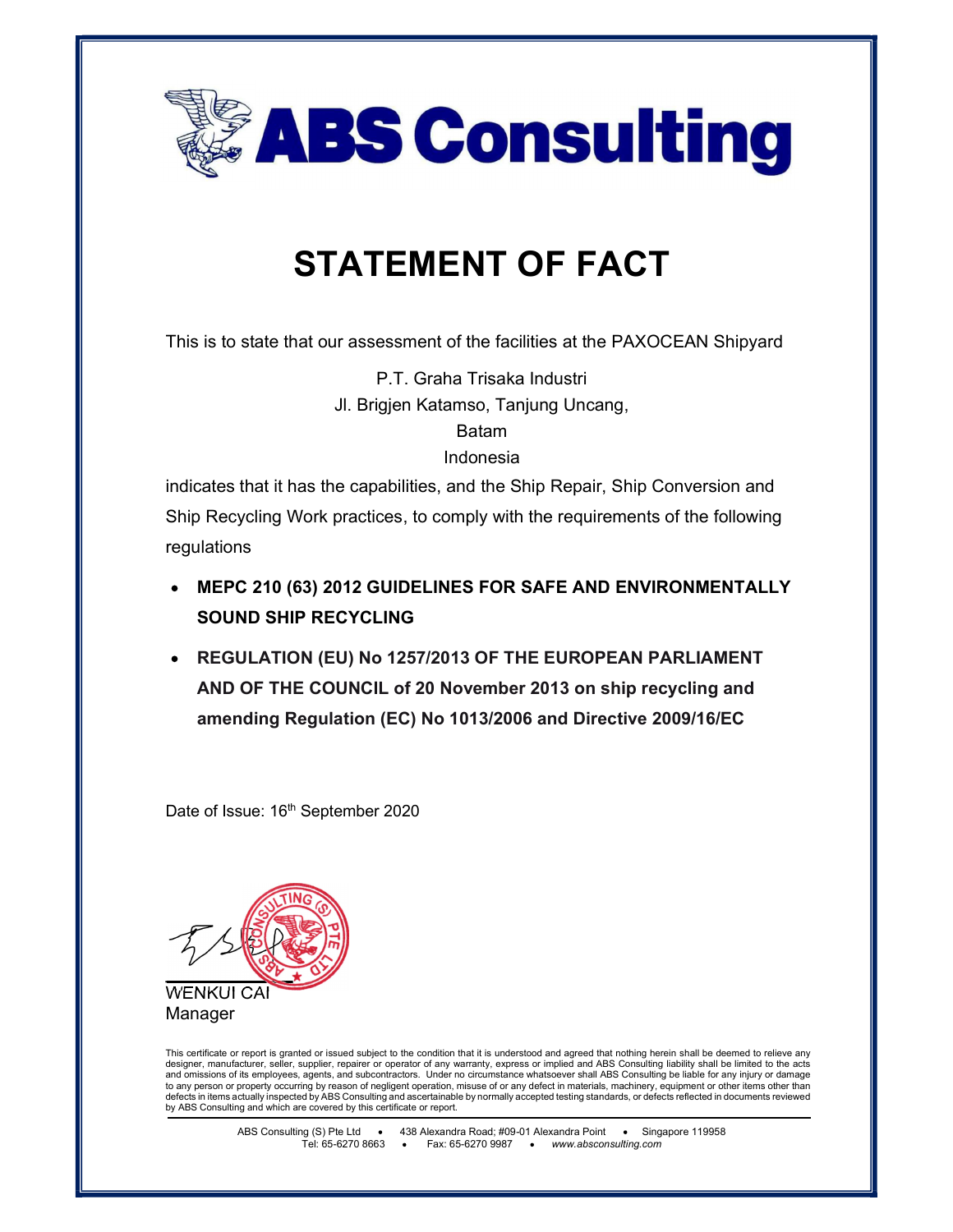

## STATEMENT OF FACT

This is to state that our assessment of the facilities at the PAXOCEAN Shipyard

PT Dok Warisan Pertama Jl. Brigjen Katamso, Tanjung Uncang, Batam, Indonesia

indicates that it has the capabilities, and the Ship Repair, Ship Conversion and Ship Recycling Work practices, to comply with the requirements of the following regulations

- MEPC 210 (63) 2012 GUIDELINES FOR SAFE AND ENVIRONMENTALLY SOUND SHIP RECYCLING
- REGULATION (EU) No 1257/2013 OF THE EUROPEAN PARLIAMENT AND OF THE COUNCIL of 20 November 2013 on ship recycling and amending Regulation (EC) No 1013/2006 and Directive 2009/16/EC

Date of Issue: 9<sup>th</sup> September 2019



This certificate or report is granted or issued subject to the condition that it is understood and agreed that nothing herein shall be deemed to relieve any designer, manufacturer, seller, supplier, repairer or operator of any warranty, express or implied and ABS Consulting liability shall be limited to the acts and omissions of its employees, agents, and subcontractors. Under no circumstance whatsoever shall ABS Consulting be liable for any injury or damage to any person or property occurring by reason of negligent operation, misuse of or any defect in materials, machinery, equipment or other items other than defects in items actually inspected by ABS Consulting and ascertainable by normally accepted testing standards, or defects reflected in documents reviewed by ABS Consulting and which are covered by this certificate or report.

> ABS Consulting (S) Pte Ltd 438 Alexandra Road; #09-01 Alexandra Point Singapore 119958 Tel: 65-6270 8663 • Fax: 65-6270 9987 • www.absconsulting.com